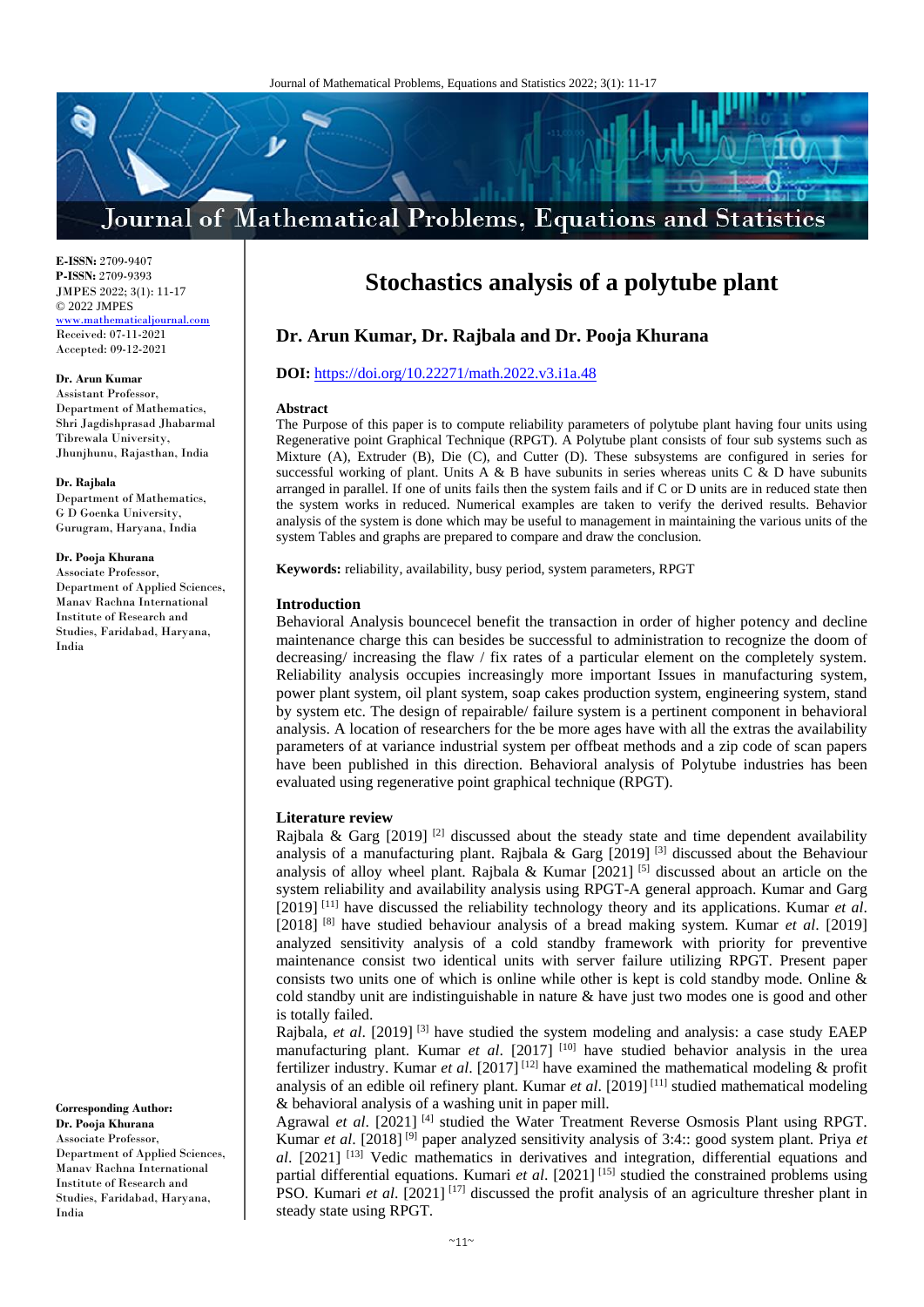Journal of Mathematical Problems, Equations and Statistics [www.mathematicaljournal.com](file://///server/test/mathematicaljournal.com/issue/1%20Vol/1%20issue/www.mathematicaljournal.com)

Anchal *et al.* [2021] <sup>[16]</sup> discussed the SRGM model using differential equation has been proposed, in which two categories of faults: simple and hard with respect to time in which these occur for isolation and removal after their detection has been presented. Garg et al. [2021]<sup>[18]</sup> studied the Reliability technology theory and application. Rajbala et al. [2022]<sup>[19]</sup> studied the redundancy allocation problem in cylinder Manufacturing Plant using heuristic algorithm. Rajbala *et al*. [2021] [20] discussed the availability analysis of two subsystem failures simultaneously via markov modeling.

A Polytube industry consists of four sub units Mixture (A), Extruder (B), Die (C) & Cutter (D). Mixture (A) it mixes raw material such as PVC rising, calcium carbonate, wax and other chemical in appropriate proportion for manufacturing pipe. Extruder (B) is consists of a heater to heat the raw material at different temperature. Die (C) is also used to make different size of pipes. Sub units C is reduced State. Cutter (D) is used to cuts the pipe in different sizes. Problem is solved using RPGT to determine system parameters. System behavior is discussed with the help of graphs and tables. Particular cases are also taken for different repair and failure rates of the system.

## **Research gap**

Earlier most of the researchers have evaluated system parameter with constant failure/repair rates various technique and a few of them discussed these system behavior analysis in steady state with respect to the change failure/repair rates of unit of the system. There may be a situation in which a particular unit in a system may need more care for maintains to have optimum value of system parameters, a very few researcher in this field give the concept of sensitivity analysis of the system. In our purpose a research work to carry out the sensitivity analysis of various processing industry and carry out the sensitivity analysis of these process industry keeping fix failure/repair rates and increasing the repair/failure of different units of process industries. Tables and graphs of all the parameters and profit function will we prepaid followed by conclusion recommendation to the management for taking care of and assigning maintenance faculty of different subsystems/ units in the industries.

## **Assumptions**

- 1. There is single repair facility which is available twenty four hours and seven days.
- 2. Failures and repairs are independent of each other and their unit is taken as per day.
- 3. Units C, D are reduced capacity also.
- 4. Units A, B in series capacity also.

# **Notations**

: Full Capacity Working State

: Failed State

**A, B, C, D:** Denote the subsystem is working in good condition.

 $\overline{C}$ ,  $\overline{D}$ . Indicate the reduced state of the subsystem 'C' and 'D'.

#### **a, b, c, d:** Denote the failed state.

 $(0 \le i \le 3)$   $\alpha i$  = Failure rate of the subsystem A, B, C, & D respectively.

 $(0 \le i \le 3)$   $\beta i$  = Repair rate of the subsystem A, B, C, & D respectively.

By taking into consideration the above notations & assumptions, the Transition Diagram of the system is given in Figure 1.



 $S_0 = ABCD$ ,  $S_1 = AB\overline{CD}$ ,  $S_2 = ABC\overline{D}$ ,  $S_3 = AB\overline{CD}$ ,  $S_4 = ABCD$ ,  $S_5 = ABCD$ ,  $S_6 = AB\overline{CD}$ ,  $S_7 = Ab\bar{CD}$ ,  $S_8 = ABC\bar{d}$ ,  $S_9 = aBC\bar{D}$ ,  $S_{10} = Ab\bar{CD}$ ,  $S_{11} = ABC\bar{D}$ ,  $S_{12} = a\bar{BC}\bar{D}$ ,  $S_{13} = Ab\bar{CD}$ ,  $S_{14} = ABC\overline{D}$ ,  $S_{15} = ABC$ 

#### **Fig 1:** System of Polytube Plant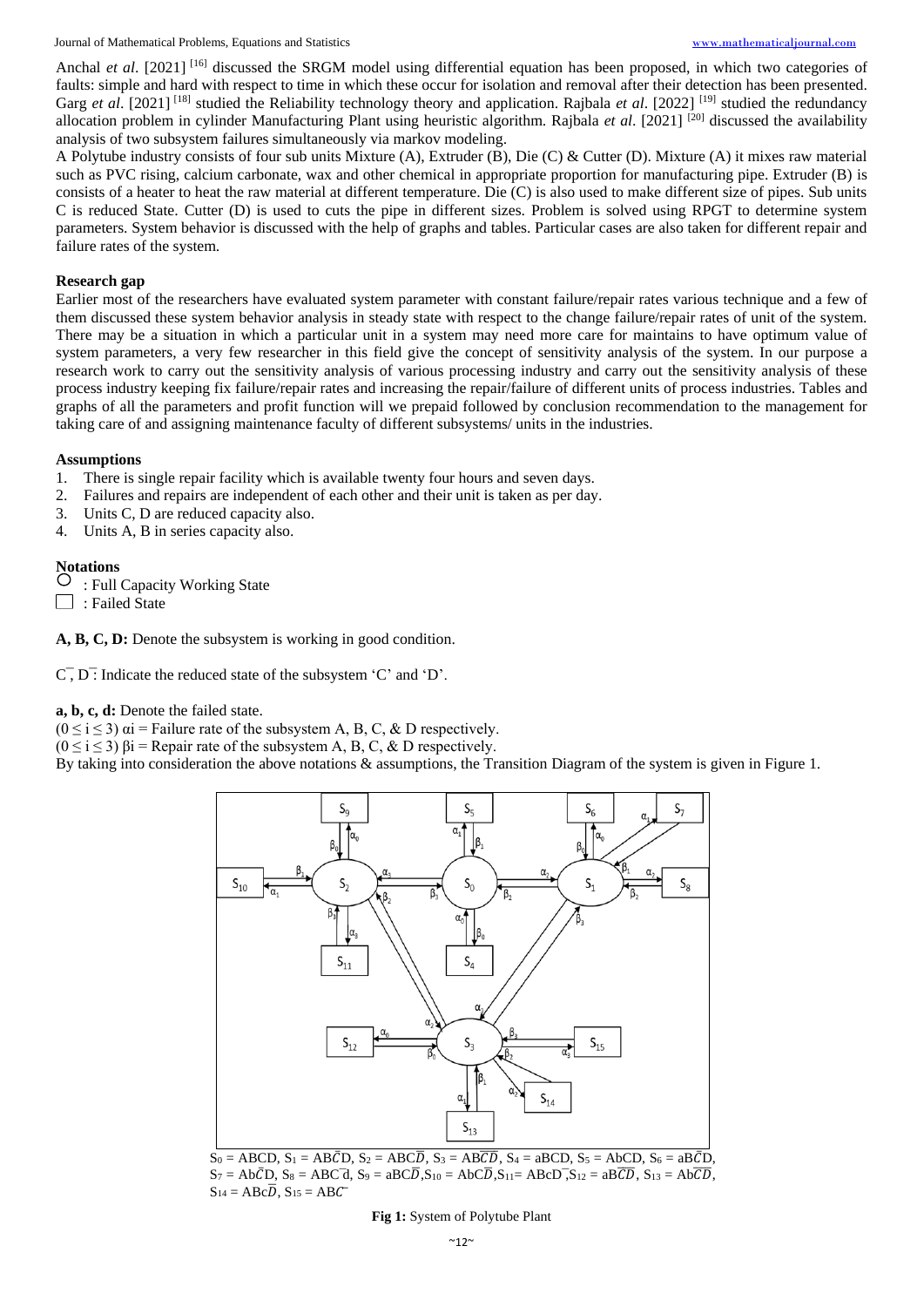## **Transition Probability of system is given below table 1**

 $q_{i,j}(t)$ : Probability density function regenerative state 'i 'and 'j',  $p_{i,j}$ : Steady state transition probability from a regenerative state 'i' to a regenerative state 'j'

| $q_{i,j}(t)$                                                                                            | $P_{ij} = q *_{i,j}(0)$                                                               |
|---------------------------------------------------------------------------------------------------------|---------------------------------------------------------------------------------------|
| $q_{0,1}(t) = \alpha_2 e^{-\frac{(a_0 + a_3 + a_2 + a_1)t}{t}}$                                         | $p_{0,1} = \alpha_0 / (\alpha_0 + \alpha_2 + \alpha_1 + \alpha_3)$                    |
| $q_{0,2}(t) = \alpha_3 e^{-(\alpha_1 + \alpha_0 + \alpha_3 + \alpha_2)t}$                               | $p_{0,2} = \alpha_3/(\alpha_2 + \alpha_1 + \alpha_0 + \alpha_3)$                      |
| $q_{0,4}(t) = \alpha_0 e^{-(\alpha_0 + \alpha_2 + \alpha_1 + \alpha_3)t}$                               | $p_{0,4} = \alpha_0 / (\alpha_0 + \alpha_2 + \alpha_1 + \alpha_3)$                    |
| $q_{0,5}(t) = \alpha_1 e^{-(\alpha_2 + \alpha_1 + \alpha_0 + \alpha_3)t}$                               | $p_{0,5} = \alpha_1/(\alpha_0 + \alpha_3 + \alpha_2 + \alpha_1)$                      |
| $q_{1,0}(t) = \sqrt{\beta_2 e^{-(\alpha_2 + \alpha_1 + \alpha_0 + \alpha_3 + \beta_2)t}}$               | $p_{1,0} = \beta_2/(\alpha_0+\alpha_3+\alpha_2+\alpha_1+\beta_2)$                     |
| $q_{1,3}(t) = \alpha_3 e^{-(\alpha_0 + \alpha_2 + \alpha_1 + \alpha_3 + \beta_2)t}$                     | $p_{1,3} = \alpha_3/(\alpha_2 + \alpha_1 + \alpha_0 + \alpha_3 + \beta_2)$            |
| $q_{1,6}(t) = \alpha_0 e^{-(\alpha_2 + \alpha_1 + \alpha_0 + \alpha_3 + \beta_2)t}$                     | $p_{1,6} = \alpha_0/(\alpha_0 + \alpha_2 + \alpha_1 + \alpha_3 + \beta_2)$            |
| $q_{1,7}(t) = \alpha_1 e^{-(\alpha_0 + \alpha_3 + \alpha_2 + \alpha_1 + \beta_2)t}$                     | $p_{1,7} = \alpha_1/(\alpha_3 + \alpha_2 + \alpha_0 + \alpha_1 + \beta_2)$            |
| $q_{1,8}(t) = \alpha_2 e^{-(\alpha_0 + \alpha_2 + \alpha_1 + \alpha_3 + \beta_2)t}$                     | $p_{1,8} = \alpha_2/(\alpha_0 + \alpha_2 + \alpha_1 + \alpha_3 + \beta_2)$            |
| $q_{2,0}(t) = \sqrt{\beta_3 e^{-(\alpha_2 + \alpha_1 + \alpha_0 + \alpha_3 + \beta_3)t}}$               | $p_{2,0} = \beta_3/(\alpha_0+\alpha_3+\alpha_2+\alpha_1+\beta_3)$                     |
| $q_{2,3}(t) = \alpha_2 e^{-(\alpha_0 + \alpha_2 + \alpha_1 + \alpha_3 + \beta_3)t}$                     | $p_{2,3} = \alpha_2/(\alpha_1 + \alpha_2 + \alpha_0 + \alpha_3 + \beta_3)$            |
| $q_{2,9}(t) = \alpha_0 e^{-(\alpha_1 + \alpha_2 + \alpha_0 + \alpha_3 + \beta_3)t}$                     | $p_{2,9} = \alpha_0/(\alpha_3 + \alpha_1 + \alpha_2 + \alpha_0 + \beta_3)$            |
| $q_{2,10}(t) = \alpha_1 e^{-(\alpha_2 + \alpha_1 + \alpha_0 + \alpha_3 + \beta_3)t}$                    | $p_{2,10} = \alpha_1/(\alpha_1 + \alpha_1 + \alpha_0 + \alpha_3 + \beta_3)$           |
| $q_{2,11}(t) = \alpha_3 e^{-(\alpha_1 + \alpha_3 + \alpha_2 + \alpha_0 + \beta_3)t}$                    | $p_{2,11} = \alpha_3/(\alpha_0 + \alpha_2 + \alpha_1 + \alpha_3 + \beta_3)$           |
| $q_{3,1}(t) = \beta_3 e^{-\left(\alpha_0 + \alpha_2 + \alpha_1 + \alpha_3 + \beta_2 + \beta_3\right)t}$ | $p_{3,1} = \beta_3/(\alpha_2 + \alpha_3 + \alpha_0 + \alpha_1 + \beta_2 + \beta_3)$   |
| $q_{3,2}(t) = \beta_2 e^{-(\alpha_2 + \alpha_1 + \alpha_0 + \alpha_3 + \beta_2 + \beta_3)t}$            | $p_{3,2} = \beta_2/(\alpha_0 + \alpha_2 + \alpha_1 + \alpha_3 + \beta_2 + \beta_3)$   |
| $q_{3,12}(t) = \alpha_0 e^{-(\alpha_0 + \alpha_2 + \alpha_1 + \alpha_3 + \beta_2 + \beta_3)t}$          | $p_{3,12} = \alpha_0/(\alpha_0 + \alpha_3 + \alpha_2 + \alpha_1 + \beta_2 + \beta_3)$ |
| $q_{3,13}(t) = \alpha_1 e^{-(\alpha_3 + \alpha_1 + \alpha_2 + \alpha_0 + \beta_2 + \beta_3)t}$          | $p_{3,13} = \alpha_1/(\alpha_3+\alpha_2+\alpha_1+\alpha_0+\beta_2+\beta_3)$           |
| $q_{3,14}(t) = \alpha_2 e^{-(\alpha_0 + \alpha_3 + \alpha_2 + \alpha_1 + \beta_2 + \beta_3)t}$          | $p_{3,14} = \alpha_2/(\alpha_0+\alpha_2+\alpha_1+\alpha_3+\beta_2+\beta_3)$           |
| $q_{3,15}(t) = \alpha_3 e^{-(\alpha_2 + \alpha_1 + \alpha_0 + \alpha_3 + \beta_2 + \beta_3)t}$          | $p_{3,15} = \alpha_3/(\alpha_2 + \alpha_1 + \alpha_0 + \alpha_3 + \beta_2 + \beta_3)$ |
| $q_{4,0} (t) = \beta_0 e^{-\beta_0 t}$                                                                  | $p_{4,0} = 1$                                                                         |
| $q_{5,0}(t) = \beta_1 e^{-\overline{\beta_1 t}}$                                                        | $p_{5,1} = 1$                                                                         |
| $q_{6,1}(t) = \beta_0 e^{-\overline{\beta_0 t}}$                                                        | $p_{6,1} = 1$                                                                         |
| $q_{7,1}(t) = \beta_1 e^{-\beta_1 t}$                                                                   | $p_{7,1}=1$                                                                           |
| $q_{8,1}(t) = \beta_2 e^{-\beta_2 t}$                                                                   | $p_{8,1} = 1$                                                                         |
| $q_{9,2}(t) = \beta_0 e^{-\overline{\beta_0 t}}$                                                        | $p_{9,2} = 1$                                                                         |
| $q_{10,2}(t) = \beta_1 e^{-\overline{\beta_1 t}}$                                                       | $p_{10,2} = 1$                                                                        |
| $q_{11,2}(t) = \beta_3 e^{-\beta_3 t}$                                                                  | $p_{11,2}=1$                                                                          |
| $q_{12,3}(t) = \beta_0 e^{-\beta_0 t}$                                                                  | $p_{12,3} = 1$                                                                        |
| $q_{13,3}(t) = \beta_1 e^{-\overline{\beta_1 t}}$                                                       | $p_{13,3} = 1$                                                                        |
| $q_{14,3}(t) = \beta_2 e^{-\overline{\beta_2 t}}$                                                       | $p_{14,3} = 1$                                                                        |
| $q_{15,3}(t) = \beta_3 e^{-\beta_3 t}$                                                                  | $p_{15,3} = 1$                                                                        |
| $I_{\text{com}}$ $\mathcal{C}_{\text{com}}$<br>$\alpha$ holom toble $\alpha$<br>o of gustam siya        |                                                                                       |

#### **Table 1:** Transition Probabilities

Mean Sojourn times of system given below table 2

## **Table 2:** Mean Sojourn Times

| $R_i(t)$                                                                           | $\mu_i=R_i^*(0)$                                                            |
|------------------------------------------------------------------------------------|-----------------------------------------------------------------------------|
| $R_0(t) = e^{-(\alpha_0 + \alpha_2 + \alpha_1 + \alpha_3)t}$                       | $\mu_0 = 1/(\alpha_0 + \alpha_2 + \alpha_1 + \alpha_3)$                     |
| $R_1(t) = e^{-(\alpha_2 + \alpha_1 + \alpha_0 + \alpha_3 + \beta_2)t}$             | $\mu_1 = 1/(\alpha_3 + \alpha_1 + \alpha_2 + \alpha_0 + \beta_2)$           |
| $R_2(t) = e^{-(\alpha_2 + \alpha_1 + \alpha_0 + \alpha_3 + \beta_3)t}$             | $\mu_2 = 1/(\alpha_3 + \alpha_1 + \alpha_0 + \alpha_3 2\beta_3)$            |
| $R_3(t) = e^{-((\alpha_0 + \alpha_3 + \alpha_2 + \alpha_1 + \beta_2 + \beta_3))t}$ | $\mu_3 = 1/(\alpha_0 + \alpha_2 + \alpha_1 + \alpha_3 + \beta_2 + \beta_3)$ |
| $R_4(t) = e^{-\beta_0 t}$                                                          | $\mu_4 = 1/\beta_0$                                                         |
| $R_5(t) = e^{-\beta_1 t}$                                                          | $\mu_5 = 1/\beta_1$                                                         |
| $R_6(t) = e^{-\beta_0 t}$                                                          | $\mu_6 = 1/\beta_0$                                                         |
| $R_7(t) = e^{-\beta_1 t}$                                                          | $\mu_7 = 1/\beta_1$                                                         |
| $R_8(t) = e^{-\beta_2 t}$                                                          | $\mu_8 = 1/\beta_2$                                                         |
| $R_9(t) = e^{-\beta_0 t}$                                                          | $\mu_9 = 1/\beta_0$                                                         |
| $R_{10}(t) = e^{-\beta_1 t}$                                                       | $\mu_{10} = 1/\beta_1$                                                      |
| $R_{11}(t) = e^{-\beta_3 t}$                                                       | $\mu_{11} = 1/\beta_3$                                                      |
| $R_{12}(t) = e^{-\beta_0 t}$                                                       | $\mu_{12} = 1/\beta_0$                                                      |
| $R_{13}(t) = e^{-\beta_1 t}$                                                       | $\mu_{13} = 1/\beta_1$                                                      |
| $R_{14}(t) = e^{-\beta_2 t}$                                                       | $\mu_{14} = 1/\beta_2$                                                      |
| $R_{15}(t) = e^{-\beta_3 t}$                                                       | $\mu_{15} = 1/\beta_3$                                                      |

## **Path Probabilities**

Probabilities from state '0' to different vertices are given as  $V_{0,0} = 1$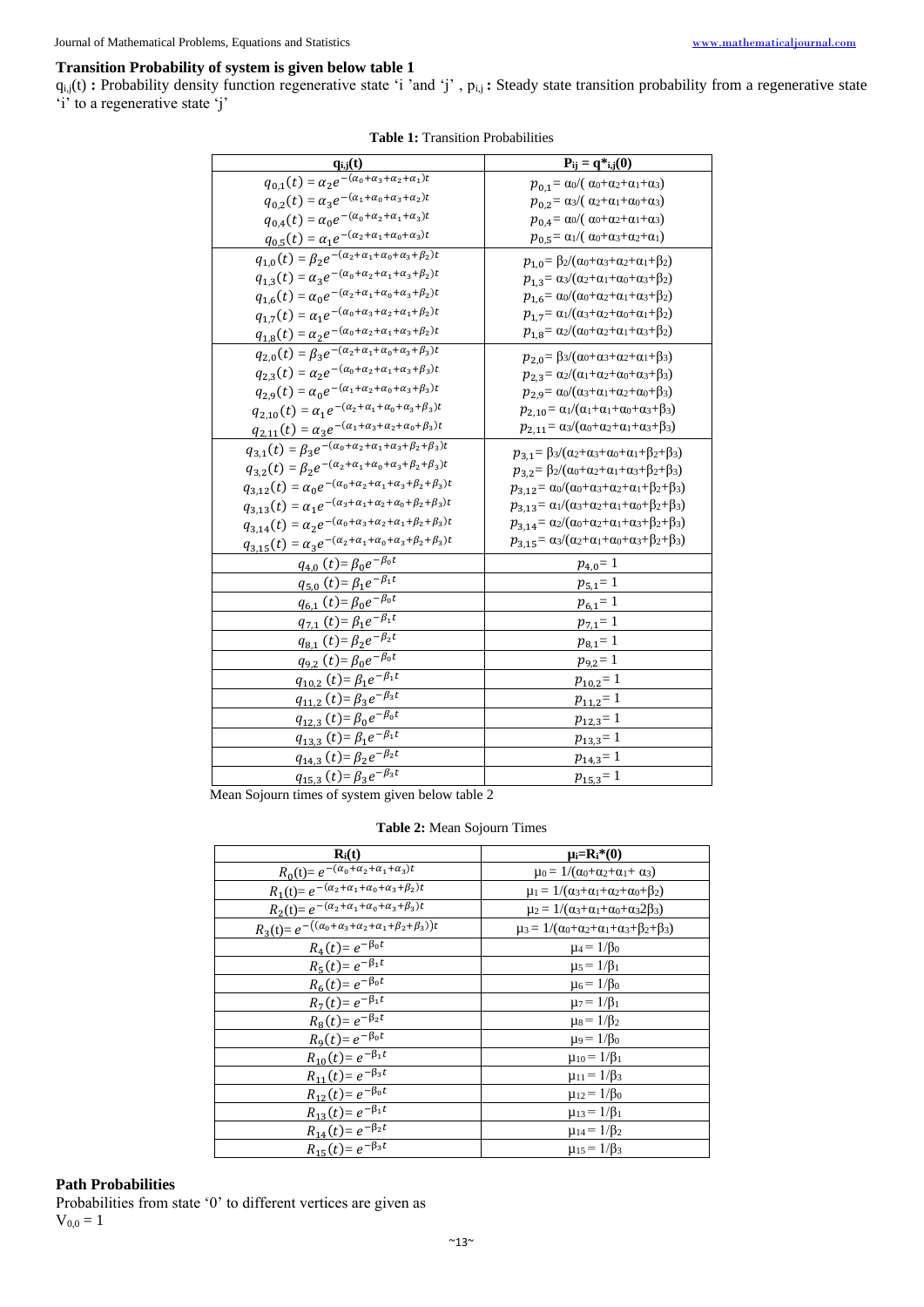Journal of Mathematical Problems, Equations and Statistics [www.mathematicaljournal.com](file://///server/test/mathematicaljournal.com/issue/1%20Vol/1%20issue/www.mathematicaljournal.com)

 $V_{0,1} = (0,1)/(1-W_3)(1-W_1)[(1-W_6)/(1-W_5)(1-W_4)(1-W_9)(1-W_8)(1-W_8)(1-W_{12})(1-W_{11})(1-W_{10})]+(0,2,3,1)/(1-W_3)(1-W_2)(1-W_1)(1-W_1)(1-W_1)(1-W_{11})(1-W_{12})(1-W_{12})(1-W_{11})(1-W_{12})(1-W_{11})(1-W_{12})(1-W_{12})(1-W_{11})(1-W_{12})(1-W_{12})(1-W_{12})(1-W_{12})(1-W_{12})(1-W_{12})(1-W_{12})(1-W_{12})(1-W_{12})(1-W_{12})($  $W_1$ [(1-W<sub>6</sub>)/(1-W<sub>5</sub>)(1-W<sub>9</sub>)(1-W<sub>9</sub>)(1-W<sub>9</sub>){(1-W<sub>7</sub>)/(1-W<sub>12</sub>)(1-W<sub>11</sub>)(1-W<sub>10</sub>)}](1-W<sub>12</sub>)(1-W<sub>11</sub>)(1-W<sub>11</sub>)(1-W<sub>11</sub>)(1-W<sub>12</sub>)(1-W<sub>11</sub>)(1-W<sub>11</sub>)(1-W<sub>11</sub>)(1-W<sub>11</sub>)(1-W<sub>11</sub>)(1-W<sub>11</sub>)(1-W<sub>11</sub>)(1-W<sub>11</sub>)(1-W<sub>11</sub>)(1-W<sub>13</sub>)  $W_6$  { $(1-W_{14})/(1-W_3)(1-W_2)(1-W_1)$ } $(1-W_7)(1-W_6)(1-W_5)(1-W_8)$  { $(1-W_{14})/(1-W_{14})/(1-W_3)(1-W_2)(1-W_{11})/(1-W_{10})(1-W_9)(1-W_{11})$  $W_{12})]$ ......etc..

## **Research and Methodology**

## **Path Modeling**

**MTSF (T0):** The regenerative un-failed states to which the system can transit from initial state '0', before entering any failed state are:  $i' = 0$  using RPGT

$$
MTSF\left (T_{0} \right )=\left [ \Sigma_{i,sr} \left \{ \frac{\left \{pr\Big(\xi^{\frac{sr(sff)}{2}}i\Big)\right \}\mu i}{\pi_{m_{1\neq \xi}}\{1\cdot V_{m_{1}m_{1}}\}}\right \}\right ]\div \left [1-\Sigma_{sr} \left \{ \frac{\left \{pr\Big(\xi^{\frac{sr(sff)}{2}}\xi\Big)\right \}}{\pi_{m_{2\neq \xi}}\{1\cdot V_{m_{2}m_{2}}\}}\right \}\right ]
$$

 $T_0 = V_{0,0}\mu_0 = [1/(\alpha_0+\alpha_1+\alpha_2+\alpha_3)]$ 

**Availability of the System (A<sub>0</sub>**): The states at which the system is available are 'j' = 0, 1, 2, 3 & i = 0, 1, 2….15, taking 'ξ' = '0' the total fraction of time for which the system is available is given by

$$
A_0\!\!=\!\left[\Sigma_{j,sr}\!\left\{\!\frac{\!\!\{\mathrm{pr}(\xi^{sr\rightarrow j)}\!\!\}f_{j,\mu j}}{\Pi_{m_1\neq\xi}\!\!\left\{1\!\cdot\!V_{m_1m_1}\!\right\}\!\right\}\!\right]\div\left[\Sigma_{i,s_r}\!\left\{\!\frac{\!\!\{\mathrm{pr}(\xi^{sr\rightarrow j)}\}\!\!\mu_i^1}{\Pi_{m_2\neq\xi}\!\!\left\{1\!\cdot\!V_{m_2m_2}\!\right\}\!\right\}\!\right]
$$

 $A_0 = \left[ \sum_j V_{\xi,j}^{\phantom{\dag}}, f_j^{\phantom{\dag}}, \mu_j^{\phantom{\dag}} \right] \div \left[ \sum_i V_{\xi,i}^{\phantom{\dag}}, f_j^{\phantom{\dag}}, \mu_i^{\phantom{\dag}} \right]$ 

 $=(V_{0,0}\mu_0+V_{0,1}\mu_1+V_{0,2}\mu_2+V_{0,3}\mu_3)/D$ Where  $D = (V_{0,0}\mu_0 + V_{0,1}\mu_1 + V_{0,2}\mu_2 + V_{0,3}\mu_3 + V_{0,4}\mu_4 + V_{0,5}\mu_5 + V_{0,6}\mu_6 + V_{0,7}\mu_7 + V_{0,8}\mu_8)$  $+V_{0,9}\mu_{9}+V_{0,10}\mu_{10}+V_{0,11}\mu_{11}+V_{0,12}\mu_{12}+V_{0,13}\mu_{13}+V_{0,14}\mu_{14}+V_{0,15}\mu_{15})$ 

**Busy Period of the Server:** The states where the server is busy are j= 1,2,3…..15 and i=  $0,1,2,\ldots.15$  taking  $\xi = 0$ ', the total fraction of time for which the server remains busy is

$$
B_0\!\!=\!\left[\Sigma_{j,sr}\!\left\{\!\frac{\!\!\left\{\!pr(\xi^{sr\!-\!\gamma\!})\!\right\}\!,\!nj}{\Pi_{m_{1\neq\xi}}\!\!\left\{\!1\!\cdot\!V_{\overline{m_1m_1}}\!\right\}\!\right\}\!\right]\div\left[\!\sum_{i,s_r}\!\left\{\!\frac{\!\!\left\{\!pr(\xi^{sr\!-\!\gamma\!})\!\right\}\!\mu_i^1}{\Pi_{m_{2\neq\xi}}\!\!\left\{\!1\!\cdot\!V_{\overline{m_2m_2}}\!\right\}\!\right\}\!\right]
$$

 $\mathrm{B}_0 = \left[ \sum_j V_{\xi,j}$  ,  $n_j \right] \div \left[ \sum_i V_{\xi,i}$  ,  $\mu_i^1 \right]$ 

 $B_0 = (V_{0,1}\mu_1 + V_{0,2}\mu_2 + V_{0,3}\mu_3 + V_{0,4}\mu_4 + V_{0,5}\mu_5 + V_{0,6}\mu_6 + V_{0,7}\mu_7 + V_{0,8}\mu_8 + V_{0,9}\mu_9 + V_{0,10}\mu_{10}$  $+V_{0,11}\mu_{11}+V_{0,12}\mu_{12}+V_{0,13}\mu_{13}+V_{0,14}\mu_{14}+V_{0,15}\mu_{15})/D$ 

**Expected Fractional Number of Inspections by the repair man:** The states where the repairman do visit's a fresh are  $j=4,5...15 \& i=0,1...15$  is given by

$$
V_0\!=\!\left[\Sigma_{j,sr}\left\{\!\frac{\{\mathrm{pr}(\xi^{sr\rightarrow j})\}}{\Pi_{k_{1\neq\xi}}\!\left\{1\cdot\!V_{\overline{k_1k_1}}\right\}}\!\right)\!\right]\div\left[\!\sum_{i,s_r}\left\{\!\frac{\{\mathrm{pr}(\xi^{sr\rightarrow i})\}\mu_i^1}{\Pi_{k_{2\neq\xi}}\!\left\{1\cdot\!V_{\overline{k_2k_2}}\right\}}\!\right)\!\right]
$$

 $V_0 = \left[ \sum_j V_{\xi,j} \right] \div \left[ \sum_i V_{\xi,i} , \mu_i^1 \right]$ 

 $V_0 = (V_{0.4} + V_{0.5} + V_{0.6} + V_{0.7} + V_{0.8} + V_{0.9} + V_{0.10} + V_{0.11} + V_{0.12} + V_{0.13} + V_{0.14} + V_{0.15})/D$ 

**Results and Conclusion Particular cases Behavior Analysis:**  $-\beta_i = \beta$  ( $0 \le i \le 3$ )  $\alpha_i = \alpha$  ( $0 \le i \le 3$ )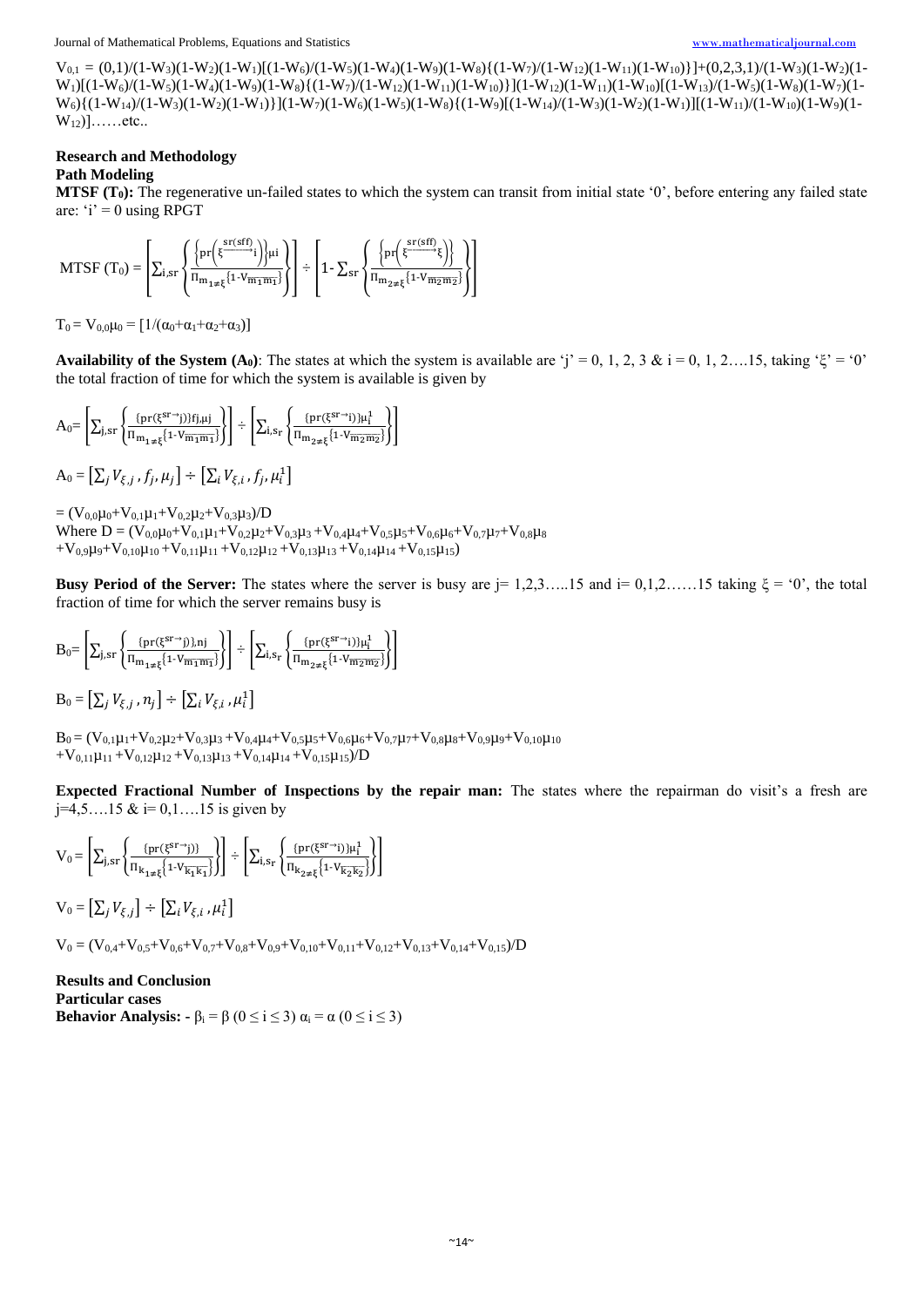**MTSF**



**Availability of the System (A0)**



**Fig 3:** Availability of the System (A0) Graph





Fig 4: Busy Period of the server (B<sub>0</sub>) Graph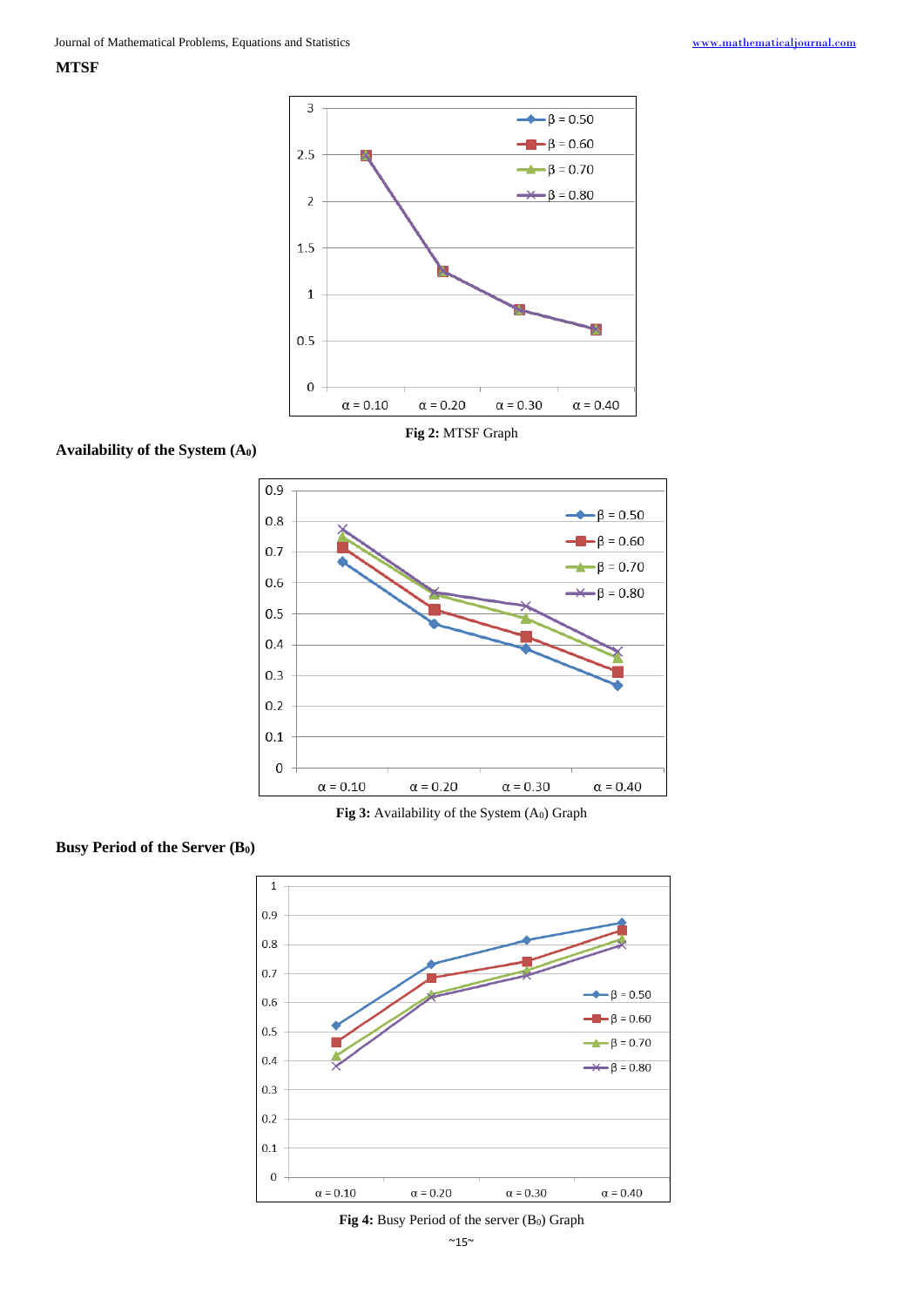### **Expected Fractional Number of Inspection by the Repairman (V0)**



**Fig 5:** Expected Fractional Number of Inspection by the Repairman Graph

#### **Conclusion**

From figure 2, it is conclude that MTSF decreases more speedily with increase of failure rates of units i.e. Mixture, Extruder, Die, and Cutter. MTSF is not established with the increase in repair rate and a failure rate is same. From figure 3, the value of Ao increasing with the increase in repair rates of unit and decrease with the increase in failure rates of unit. Ao is highest when repair value is highest and lowest when failure value is highest.

From figure 4, Bo decrease as the repair rates of units increase and we see that a first row last column is the lowest value of the units. First row is lowest and last row is highest. We see that Bo increase on increase in failure rates. We see that last rows of the busy period of the server increase more speedily in equivalence of other row. From figure 5, it is conclude that, expected fractional number of inspection by repair man we see that with the increase in repair rates and also increase speedily with the increase in failure rates.

#### **Conflict of interest**

The authors declare that there is no conflict of interest of any sort on this research

#### **References**

- 1. Garg D, Yadav R. Systems Modeling and Analysis: A Case Study of EAEP manufacturing Plant. 2017. IEEE ID-40353, Accepted paper, 2017.
- 2. Rajbala, Arun Kumar, Deepika Garg. Systems Modeling and Analysis: A Case Study of EAEP Manufacturing Plant, International Journal of Advanced Science and Technology. 2019;28(14):08-18.
- 3. Rajbala, Deepika Garg. Behaviour analysis of alloy wheel plant, International journal of engineering and advanced technology (IJEAT). 2019;9(2):319-327. ISSN: 2249-8958.
- 4. Agrawal A, Garg D, Kumar A, Kumar R. Performance Analysis of the Water Treatment Reverse Osmosis Plant. Reliability: Theory & Applications. 2021;16:3(63):16-25.
- 5. Rajbala Kumar A. Article on the system reliability and availability analysis using RPGT-A general approach, Galaxy international interdisciplinary research journal. 2021;9(5):371-375.
- 6. Kumar A, Garg D, Goel P. Mathematical modeling and behavioral analysis of a washing unit in paper mill", International Journal of System Assurance Engineering and Management. 2019;1(6):1639-1645.
- 7. Kumar A, Garg D, Goel P. Sensitivity analysis of a cold standby system with priority for preventive maintenance. Journal of Advance and Scholarly Researches in Allied Education. 2019;16(4):253-258.
- 8. Kumar A, Goel P, Garg D. Behaviour analysis of a bread making system. International Journal of Statistics and Applied Mathematics. 2018;3(6):56-61.
- 9. Kumar A, Garg D, Goel P., Ozer O. Sensitivity analysis of 3:4:: good system, International Journal of Advance Research in Science and Engineering. 2018;7(2):851-862.
- 10. Kumar A, Garg D, Goel P. Mathematical modeling and profit analysis of an edible oil refinery industry, Airo International Research Journal. 2017;XIII:1-14.
- 11. Kumar A, Garg D. Reliability technology theory and application, Lap Lambert Academic Publishing in Germany. 2019. ISBN 978-613-9-47665-7.
- 12. Kumar A, Goel P, Garg D, Sahu A. System behavior analysis in the urea fertilizer industry, Book: Data and Analysis [978- 981-10-8526-0] Communications in computer and information Science (CCIS), Springer. 2017, 3-12.
- 13. Priya Goel. P, Kumar A. Vedic mathematics in derivatives and integration, differential equations and partial differential equations, Journal of Mathematics Problems, Equations and Statistics. 2021;2(2):27-32.
- 14. Priya Goel P, Kumar A. A brief into Vedic mathematics-its origin, features and sutras, Journal of Mathematics Problems, Equations and Statistics. 2021;2(1):36-39.
- 15. Kumari S, Khurana P, Singla S, Kumar A. Solution of constrained problems using particle swarm optimiziation, International Journal of System Assurance Engineering and Management. 2021, 1-8.
- 16. Anchal Majumder A, Goel P. Irregular Fluctuation of Successive SW Release Models. Design Engineering. 2021;7:8954-